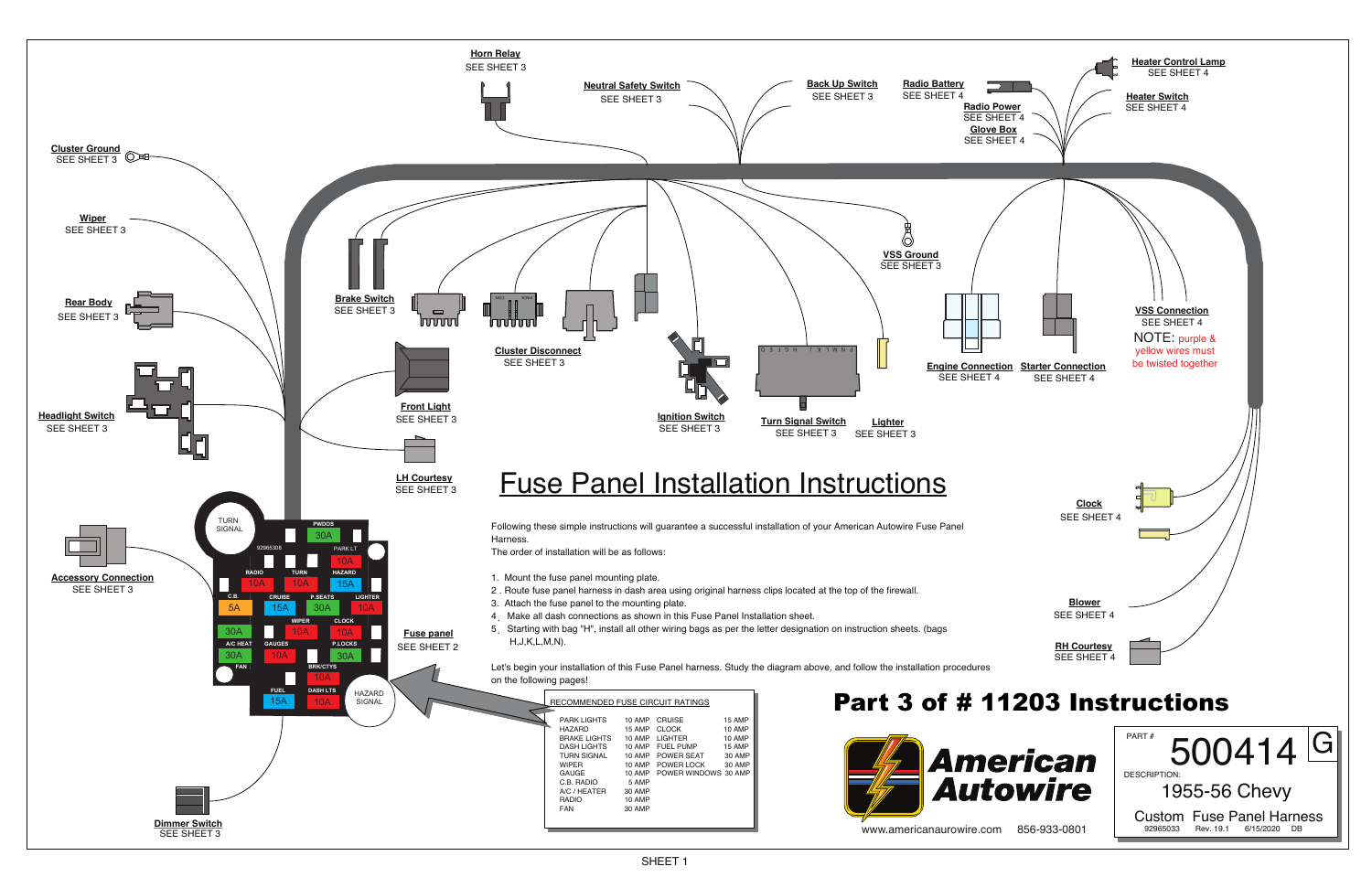## **Mounting Fuse Panel and mounting plate**

 1955-56 Chevy Custom Fuse Panel Harness 500414 92965033 Rev. 19.1 6/15/2020

1. Remove your existing bottom bolt of the hood hinge.

- On inside of car, trim firewall pad so that there is enough clearance to install flat washer G onto bolt F.

2. Insert new bolt A into this location from the engine compartment along with your existing lockwasher and flat washer. This bolt will screw into existing factory weld-nut on inside of firewall.

3. On the inside of the car, install two C nuts onto bolt A, seating each bolt firmly against the weld-nut, and each other.

4. Install flat washer B on bolt A, and leave until step 8.

- From the engine compartment, locate the existing stock 1/4" hole located just below and to the right of the hood hinge (originally for dash pad clip). Insert a new 1/4" bolt F (This hole may need to be enlarged slightly if bolt is too snug.)

- Install 1/4" standard nut H onto bolt F and tighten.

- Install large flat washer K onto bolt F (this will keep the firewall pad in place). - Install three (3) standard nuts H, tightening each firmly.

- Place large washer K onto bolt F, and leave until step 9.

6. Insert two (2) of bolt E into the fuse box mounting holes on the mounting plate, from the back side (see Detail "A"), and leave hang loose.



7. Place mounting plate onto the bolts that you installed on the firewall, at locations shown in Detail "A".

8. Install flat washer B onto bolt A. Using lock-nut D, tighten mounting plate against upper firewall bolt A. Be sure that there are no exposed threads which could

9. Install large flat washer K onto bolt F. Using lock-nut J, tighten mounting plate against lower firewall bolt F. Be sure that there are no exposed threads which could damage wires.

10. The mounting plate should now be installed. Place the fuse panel onto bolts E that you installed on the mounting panel.

11. Install lock-nuts J onto bolts E, and tighten. This is best done using a 1/4" drive, 6 point deep well socket and extension.



www.americanaurowire.com 856-933-0801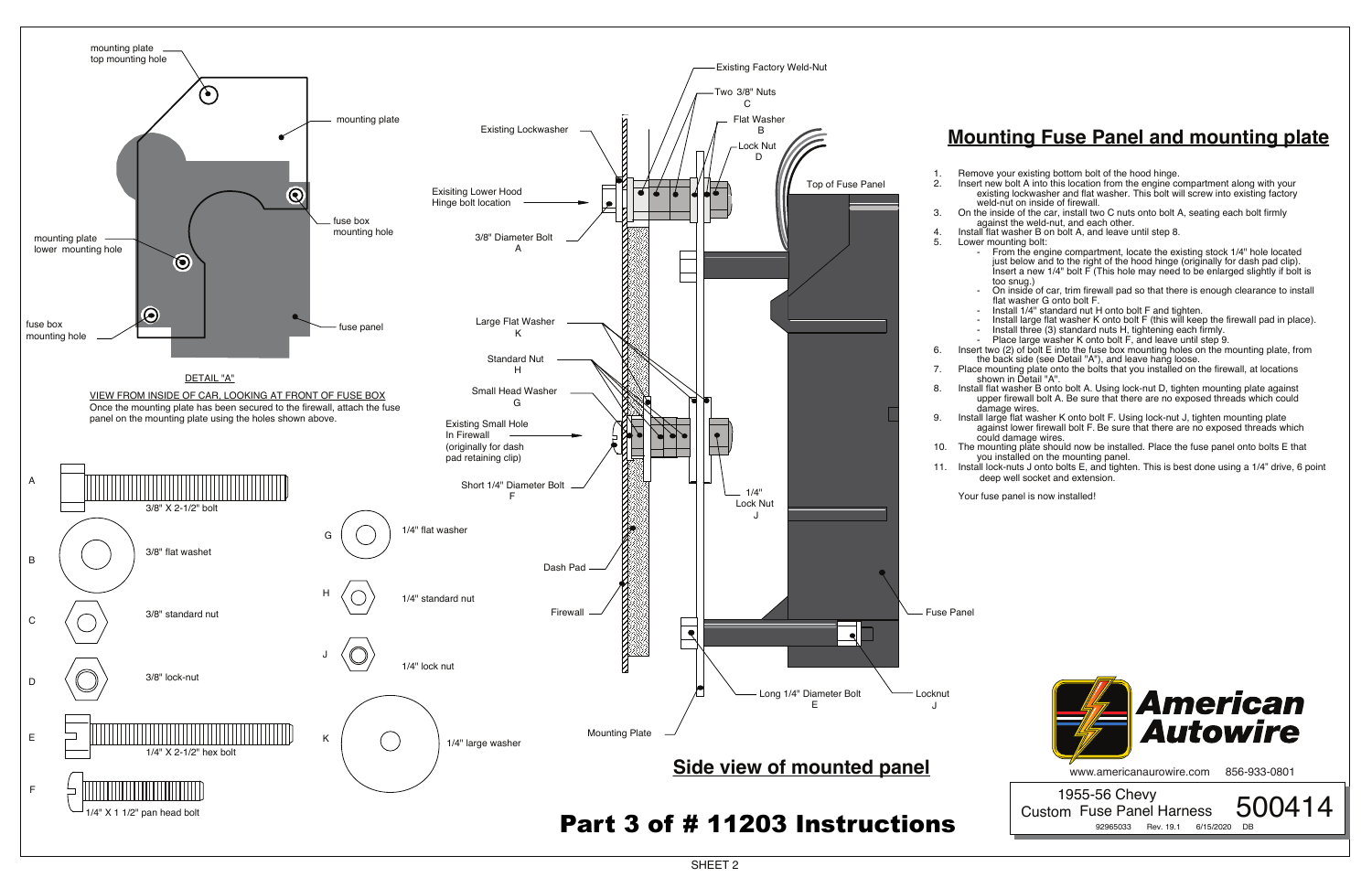SHEET 3

LH Courtes 6





- 12 volt out of the brake switch to the rear body connection for the third brake light.
- 10 GAUGE DISCONNECT These connectors will mate to the gauge cluster harness (510409, bag H) connectors. Wire identifications will be found in that kit.
	-
	-
	- 12 volt unfused ignition feed out of the ignition switch to the fuse panel and engine harness connector.
	- Brown 12 volt unfused accessory feed out of the ignition switch to the fuse panel.
		-

Note: Terminals are provided for most connections on your wiring kit. Use the provided terminals and connector to install the following wires:

7 WIPER FEED White Fused 12 volt feed for windshield wipers (on an original 55-56 application, this will connect directly to the wiper motor. The dash switch will control the function. For all aftermarket wiper systems, consult the manufacturers directions for installation.

8 CLUSTER GROUND Black This is the ground wire for the instrument cluster. Connect to a good known chassis ground (do not connect with #17 speedo ground).

12 TURN SIGNAL SWITCH This harness has been manufactured using the more common 1969-1976 GM steering column connections as were used by GM and most aftermarket steering column manufacturers. If you are using a stock 1955-56 steering column, or a 1977 or later GM steering column, please see "Figure A" on sheet 4, and using the provided connector L and terminals M found in the 500414 loose piece dash,

- 
- Feed out of the turn signal switch to the rear body connector for the RH rear turn signal.
	-
- 12 volt ignition feed into the turn signal switch for turn signals.
	-
- Feed out of the turn signal switch to the front light and cluster connectors for the RH front turn signal.
	-
- Horn relay ground wire from horn switch to horn relay connector.

Triggered 12 volt feed from the relay to the front lamp connector for the horns.

## 1955-56 Chevy Custom Fuse Panel Harness 500414



92965033 Rev. 19.1 6/15/2020 DB

## Part 3 of # 11203 Instructions